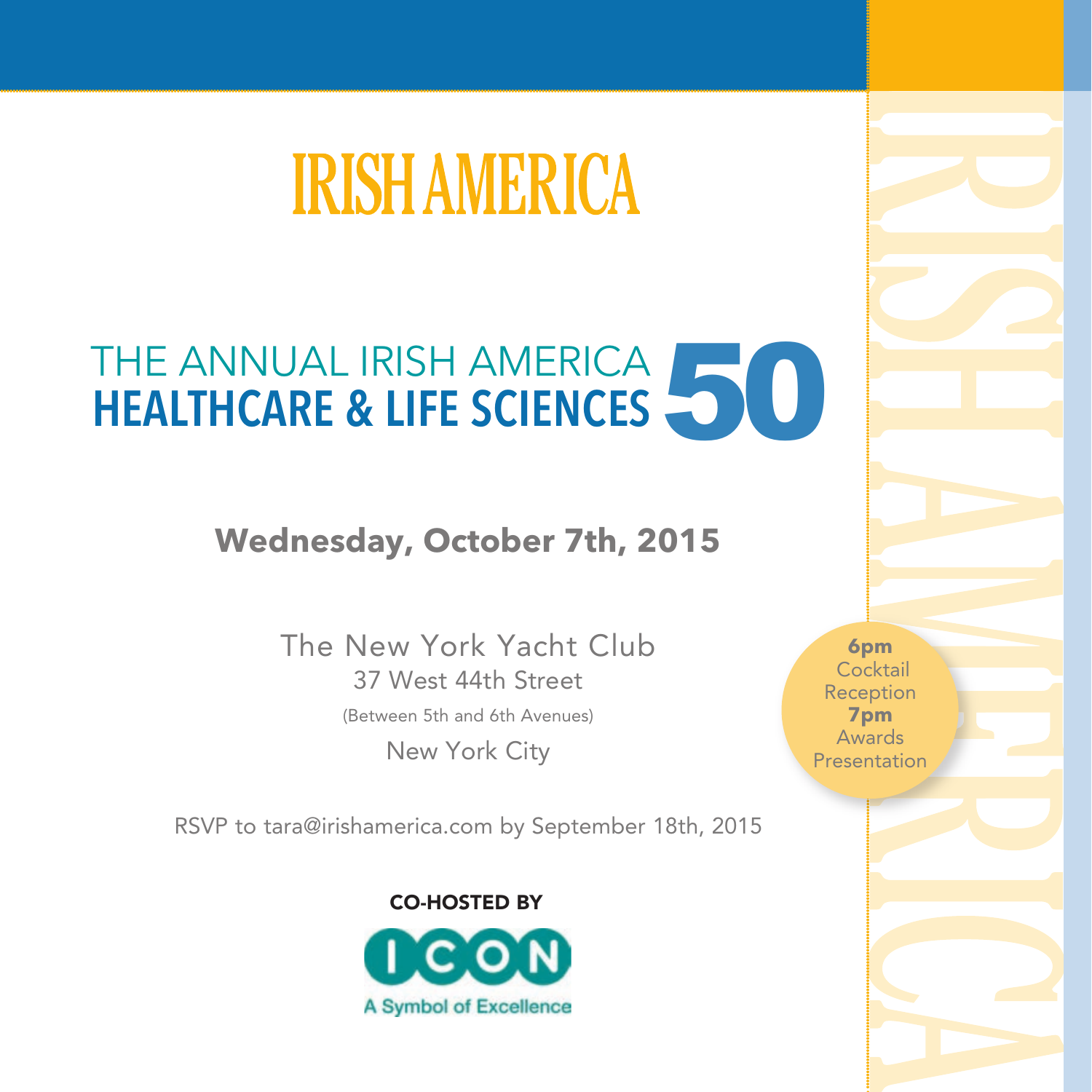**IRISH AMERICA** 



### ABOUT THE HEALTHCARE & LIFE SCIENCES 50

The annual Irish America Healthcare & Life Sciences 50 list recognizes<br>the excellence, performance, and extraordinary contributions of Irish-American leaders in fields including medical care, pharmaceuticals, biotechnology, medical devices, research and development, and life sciences venture capital.

### ABOUT IRISH AMERICA

Since its inception in October 1985, *Irish America* has become a powerful<br>Sylvehicle for expression on a range of political, economic, social, and cultural ince its inception in October 1985, *Irish America* has become a powerful themes that are of paramount importance to the Irish in the United States. It has helped re-establish the Irish ethnic identity in the U.S. (34.7 million according to the last U.S. census) and highlights the best political and business leaders, organizations, artists, writers and community figures among the Irish in America.

## ABOUT ICON

**II** CON plc is a global provider of drug development solutions and services to the pharmaceutical, biotechnology and medical device industries and is one CON plc is a global provider of drug development solutions and services to of Ireland's most successful indigenous companies. The company specialises in the strategic development, management, and analysis of programs that support clinical development – from compound selection to Phase I-IV clinical studies. ICON currently employs over 11,200 employees in 38 countries worldwide.

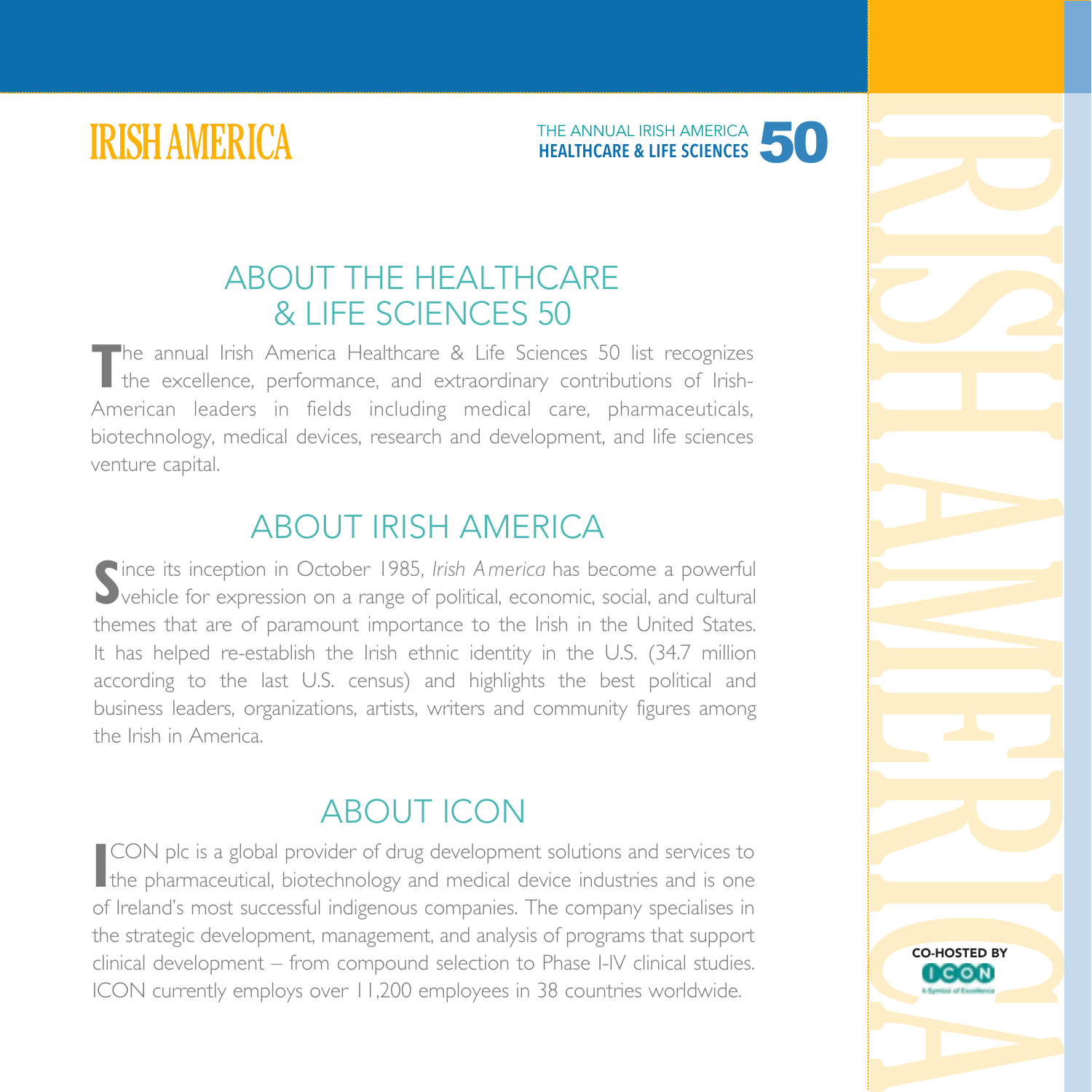## **IRISH AMERICA**

## 50 THE ANNUAL IRISH AMERICA **HEALTHCARE & LIFE SCIENCES**

## 2015 KEYNOTE SPEAKER Michael J. Dowling

**M**ichael Dowling is the President and CEO of the North Shore LIJ Health System and was a 2013 Irish America Business 100 keynote speaker. Michael began his career as a faculty member at Fordham University as a professor of social policy and the assistant dean at the Graduate School of Social Services. In 1983 under Governor Mario Cuomo he served as deputy secretary and state director of Health Education and Human Services. When Cuomo left office in 1995, Michael signed on as senior vice president at Empire Blue Cross/Blue Shield later taking up the post of SVP of hospital services at the North Shore LIJ Health System. He became executive vice president and chief operating officer in 1997, and was named president and CEO in 2002.

Born and raised in Knockaderry, Co. Limerick Michael is the eldest of five children. He had to help support his family from an early age, inspiring him to push further and achieve his dreams. "No" was never an option for Michael as he makes clear: "if you tell me I can't do something, that's when I become determined to get it done." This very Irish mindset propelled him to success, becoming the first person in his family to attend college, graduating University College Cork while working odd jobs to pay for tuition. After graduation he went to New York and earned a master's degree from Fordham University. Michael and his wife Kathy live on Long Island. They have two children, Brian and Elizabeth.



CO-HOSTED BY

**LCON**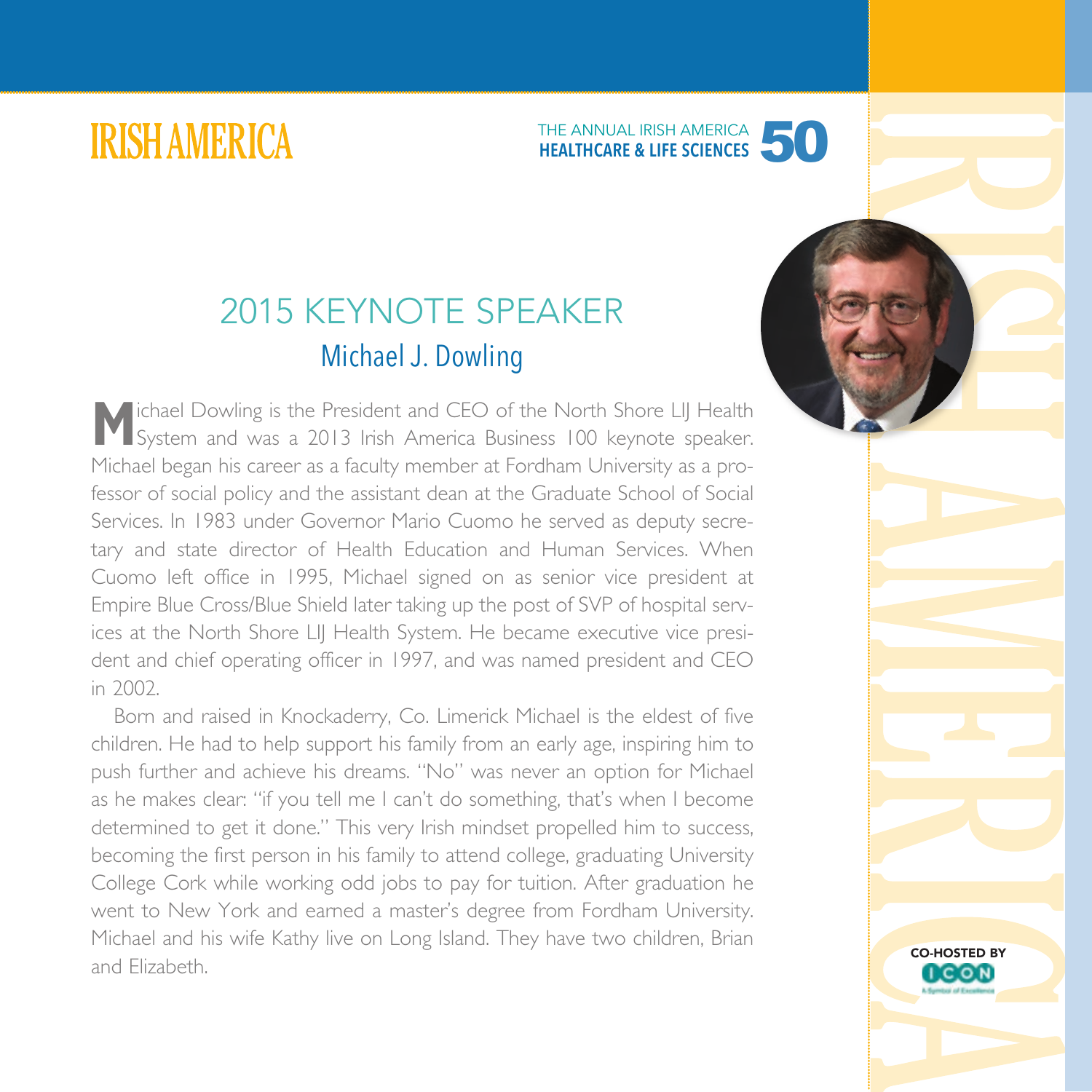



### RESERVATIONS

Join us in saluting the Annual Irish America Healthcare & Life Sciences 50 honorees by participating in the celebratory reception and placing a corporate advertisement or congratulatory message to the honorees in the Healthcare & Life Sciences 50 event program and digital feature.

#### PLATINUM PACKAGE at \$10,000

- Special recognition of sponsor company by publisher from the podium at the premiere Irish America Healthcare & Life Sciences 50 awards reception
- Sponsor company recognized in event signage prominently displayed at awards reception
	- Premium two-page color corporate ad spread or congratulatory message in the Irish America Healthcare & Life Sciences 50 event program and digital feature
		- Sponsor company name and logo included on Irish America press materials related to the Healthcare & Life Sciences 50 and event media releases
		- Ten guest tickets to the premiere Healthcare & Life Sciences 50 awards reception

#### GOLD PACKAGE at \$8,500

- Sponsor company recognized in event signage prominently displayed at the premiere Irish America Healthcare & Life Sciences 50 awards reception
	- Premium full-page color corporate ad or congratulatory message in the Irish America Healthcare & Life Sciences 50 event program and digital feature
		- Sponsor company name and logo on Irish America press materials related to the Healthcare & Life Sciences 50 and event media releases
		- Six guest tickets to the premiere Healthcare & Life Sciences 50 awards reception

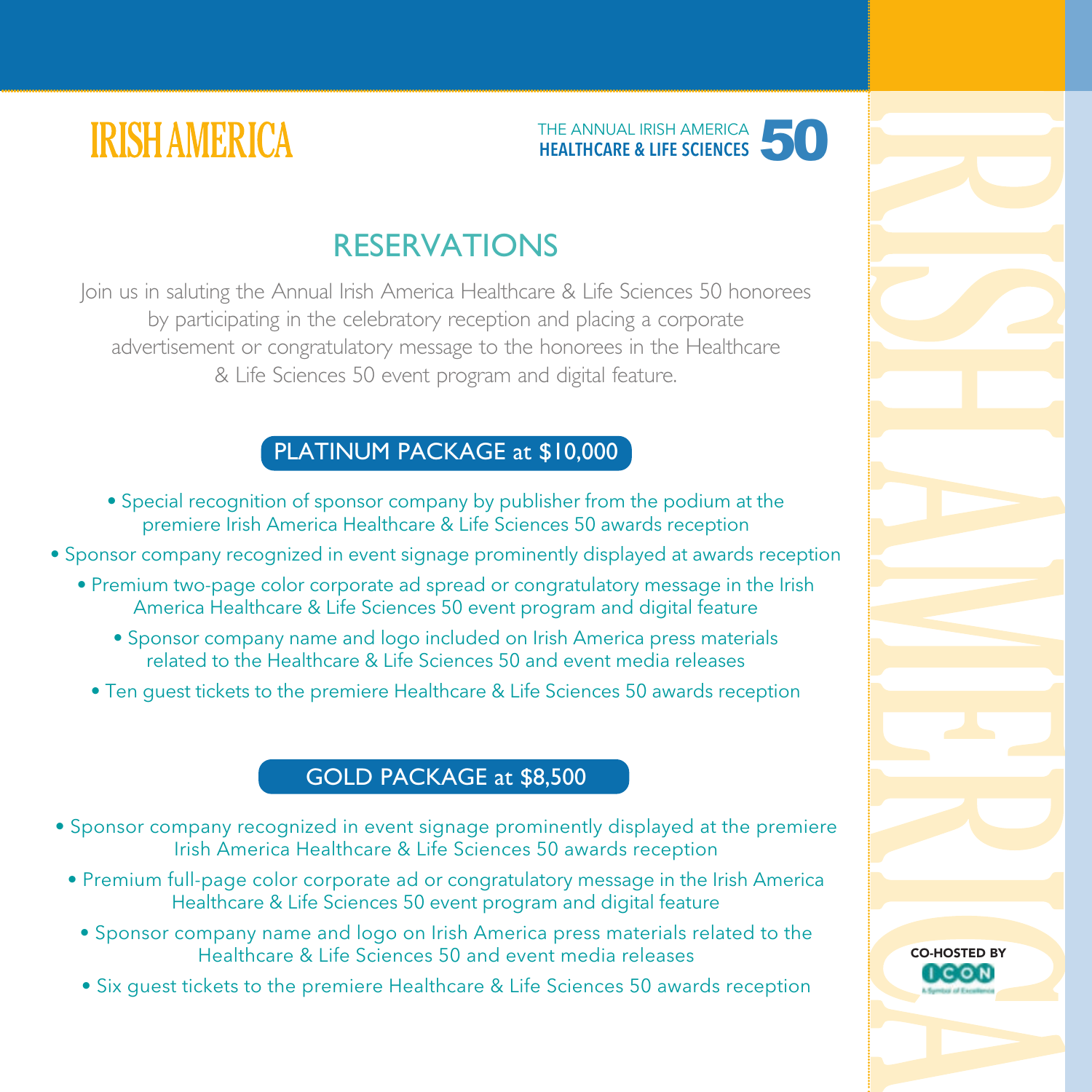

CO-HOSTED BY

I C O N

## **IRISH AMERICA**

#### SILVER PACKAGE at \$6,500

• Full-page color corporate ad or congratulatory message in the Irish America Healthcare & Life Sciences 50 event program and digital feature

- Sponsor company name and logo on Irish America press materials related to the Healthcare & Life Sciences 50 and event media releases
	- Four tickets to the premiere Healthcare & Life Sciences 50 awards reception

#### BRONZE PACKAGE at \$5,000

• Half-page color corporate ad or congratulatory message in the Irish America Healthcare & Life Sciences 50 event program and digital feature

- Sponsor company name and logo on Irish America press materials related to the Healthcare & Life Sciences 50 and event media releases
	- Two tickets to the premiere Healthcare & Life Sciences 50 awards reception

**To make a reservation or for further information, please contact Kate Overbeck at kate@irishamerica.com or call 212-725-2993 ext 119**

#### SPECIAL THANKS TO OUR SPONSORS:

MUTUAL OF AMERICA • COCA-COLA • GUINNESS • TOURISM IRELAND UCD MICHAEL SMURFIT GRADUATE BUSINESS SCHOOL • THE AMERICAN IRELAND FUND CIE TOURS INTERNATIONAL • HOUSE OF WATERFORD CRYSTAL • 1-800-FLOWERS.COM